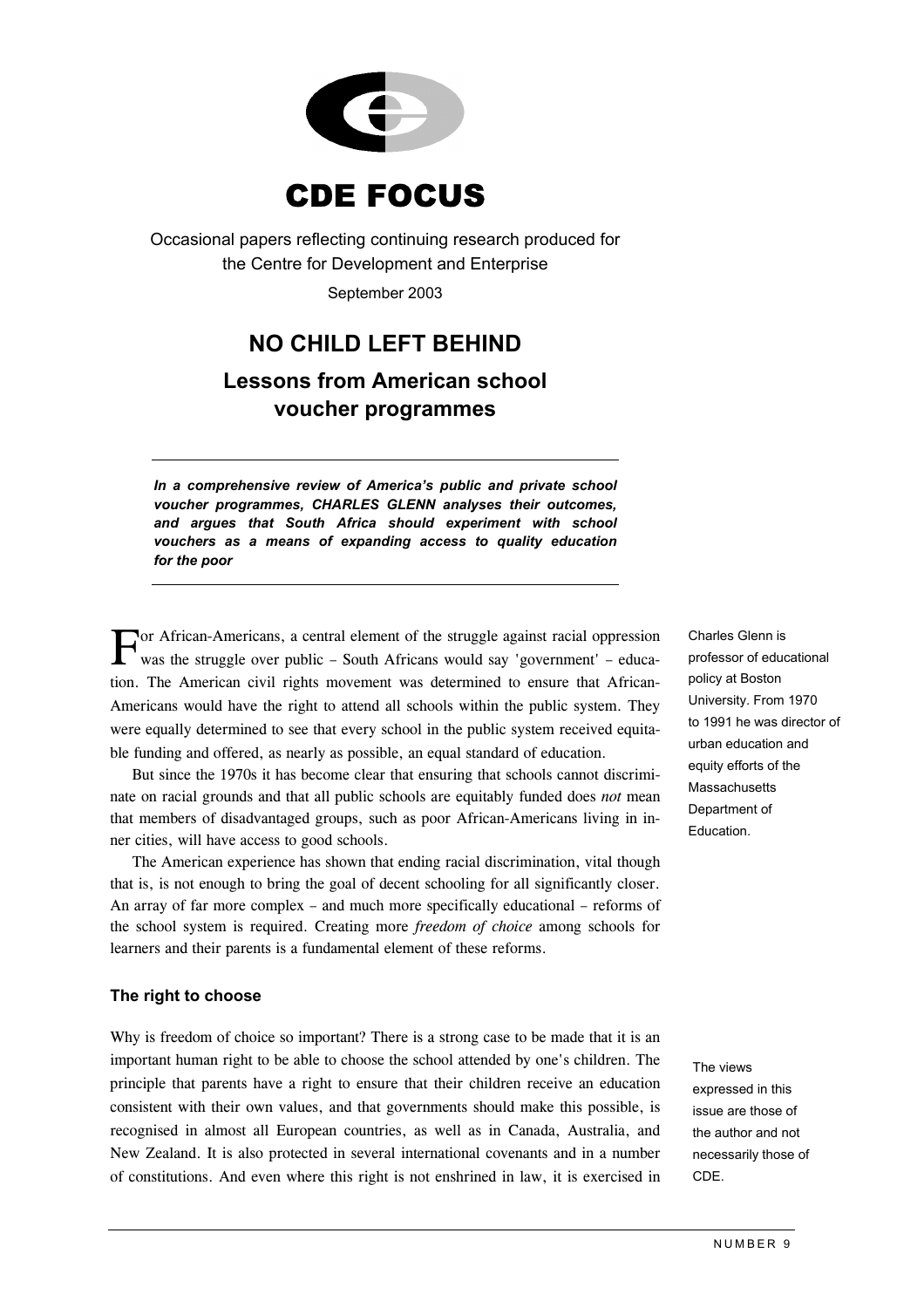practice by 'educationally ambitious' (usually middle-class) parents. Educationally ambitious parents know how important attending a good school will be for their children.

Because they are usually relatively well off and well informed, educationally ambitious parents tend to be able to get their children into the best available schools. Sometimes this is just a matter of paying private school fees. But private schools are often prohibitively expensive. Parents who care about their children's education and who cannot afford a private school will often know which the best schools in the public system are, and will take steps to secure places in them for their children. These steps are often quite drastic, such as moving to a good school's catchment area. Equally, such parents will protest - or even leave the jurisdiction - if their right to choose a good school for their children is threatened.

 But if the right to choose is so important to 'educationally ambitious' middle-class parents, it is unacceptable for it not to be enjoyed by poorer parents and children simply because they are less well off. If school choice is a right that anyone enjoys, it should (ideally, at least) be a right that everyone enjoys. How, then, is freedom of school choice to be expanded beyond the middle class?

#### **A diversity of schools makes choice meaningful**

The first stage in creating real freedom of choice in education is to allow a wide range of different types of schools to flourish within the public system and/or among religious or private schools. Freedom of choice would be pointless if all schools were identical, or if choice were only available at prohibitive cost.

Educational advantages aside, different types of schools are desirable for two reasons. First, an acceptance (and even celebration) of cultural differences strengthens the social fabric. Second, given the complexity of any modern society, no single type of school can suit all children.

#### **A diversity of schools improves educational outcomes**

There is considerable recent evidence from Britain that allowing a diversity of schools improves educational outcomes. In 1999, for instance, the results of pupils at specialist schools improved by 66 per cent more than those of pupils at all other schools. According to the British minister of education, '[Specialist schools that create] expertise in technology, languages, sports or the arts [help] to improve standards in secondary education as a whole. ... It works.'  $<sup>1</sup>$  $<sup>1</sup>$  $<sup>1</sup>$ </sup>

And 'it works' for students at the specialist schools as well as for students at other schools. Students at Britain's specialist schools benefit from the additional expertise on offer. Students at other schools benefit too because an educational system that allows freedom of choice among schools creates pressure to improve all schools by encouraging competition among schools. Schools that do not attract learners and their parents are 'punished' by shrinking learner numbers and are therefore at risk of losing staff if, as is almost always the case, staff size is linked to enrolments. More importantly, as they shrink they become obvious to the educational authorities as problem schools and can be earmarked for assistance that will help them to improve their standards. Attractive schools gain staff and, depending on other policy choices, may be rewarded in other ways as well.

**In 2000, 73 per cent of people with family incomes below \$20 000 a year and 75 per cent of black parents in the United States supported vouchers**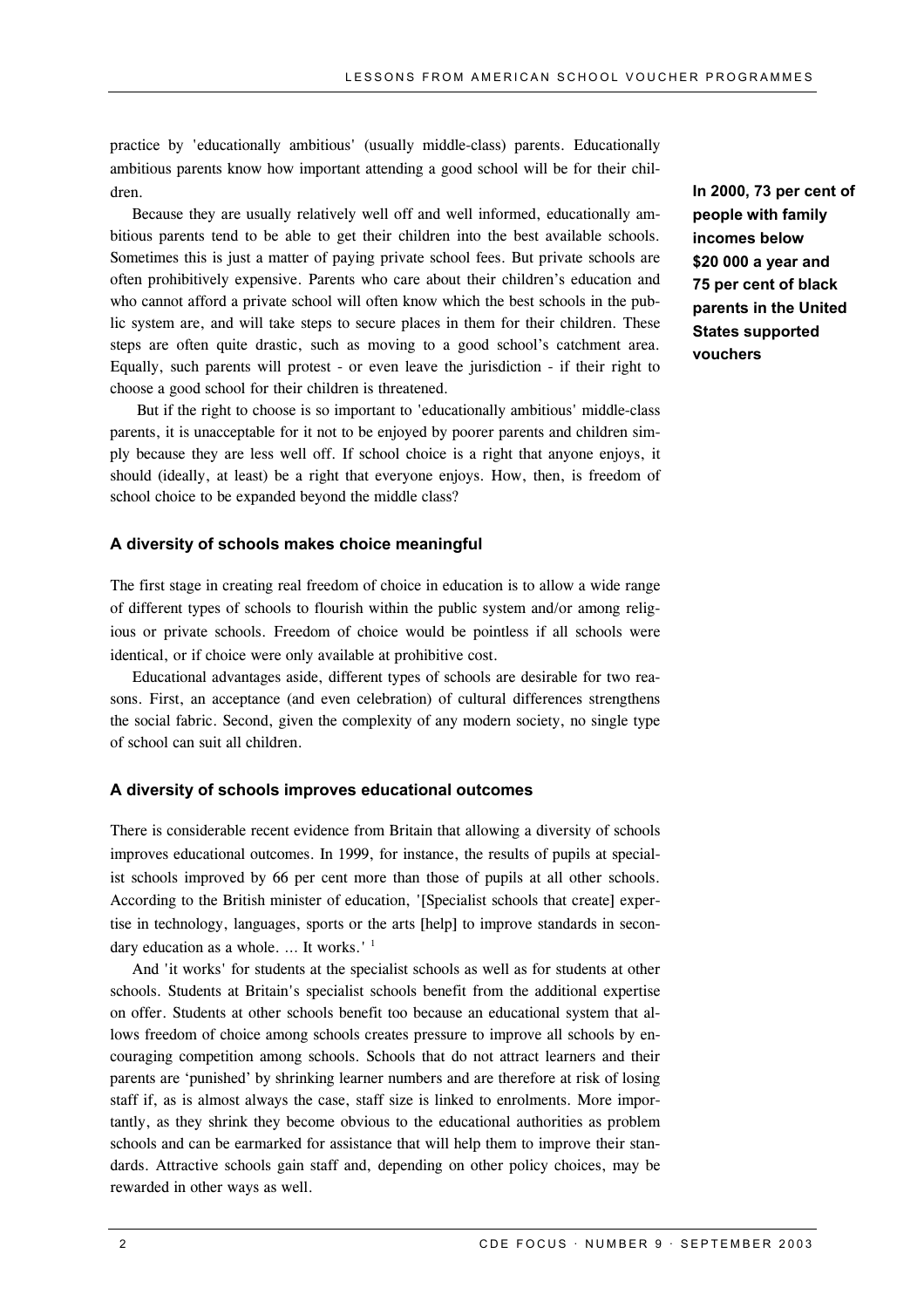#### **School vouchers make school choice a practical possibility**

The existence of a wide range of schools to choose from is the essential first step to making the right to school choice a reality beyond the middle class. The next step is to make chosen schools accessible to less well-off parents and their children. Given the financial barriers that would have to be surmounted to make this possible, unrestricted school choice has to be a long-term goal, in developing countries at least.

What can be done immediately, however, is to start school voucher programmes that will enable at least some poorer parents to choose the school that their children attend.

A voucher is simply a certificate that can be used instead of money to pay for particular types of goods or services. Food vouchers, for example, can only be used to buy food. They might be preferred to ordinary money grants as an instrument of poverty relief because they cannot be used to purchase alcohol, for example. Similarly, a school voucher is a form of government grant that can only be used to pay for schooling at approved schools.

Vouchers are an attractive policy instrument for reformers frustrated by the slow pace of improvement in American public schools despite massive increases in funding. While still relatively small, school voucher programmes have already shown encouraging results. In the 1999-2000 school year nearly 50 000 students participated in 68 privately funded voucher programmes, and another 12 000 or more in three publicly funded ones.

#### **Publicly funded school voucher programmes**

There are now three publicly funded voucher programmes in the United States explicitly designed to provide children and their parents with an alternative to inadequate public schools.

### *Milwaukee, Wisconsin*

America's first major publicly funded school voucher programme was introduced by the Wisconsin legislature in April 1990, at the instigation of Annette 'Polly' Williams, an African-American Democrat who had represented Milwaukee – a predominantly black urban district – in the legislature since 1980. Williams filed a bill providing for vouchers to be issued to children from low-income families in Milwaukee, enabling them to attend non-religious private schools. The programme was open to families with an annual income below a certain level.

It was clear that the scope of the programme would remain very limited as long as religious schools were excluded from participation. The legislature lifted this restriction in 1995 and substantially increased funding. Within days, 72 additional schools had indicated their intention of participating.

In the 2001–2 school year, 10 882 students received vouchers to attend 106 private schools in Milwaukee, up from 341 students at seven schools in 1990–1. In 2000–1, 62,4 per cent of the students participating in the voucher programme were African-American, a slightly higher proportion than the average for Milwaukee public schools.

**An educational system that allows freedom of choice among schools creates pressure to improve all schools by encouraging competition among schools**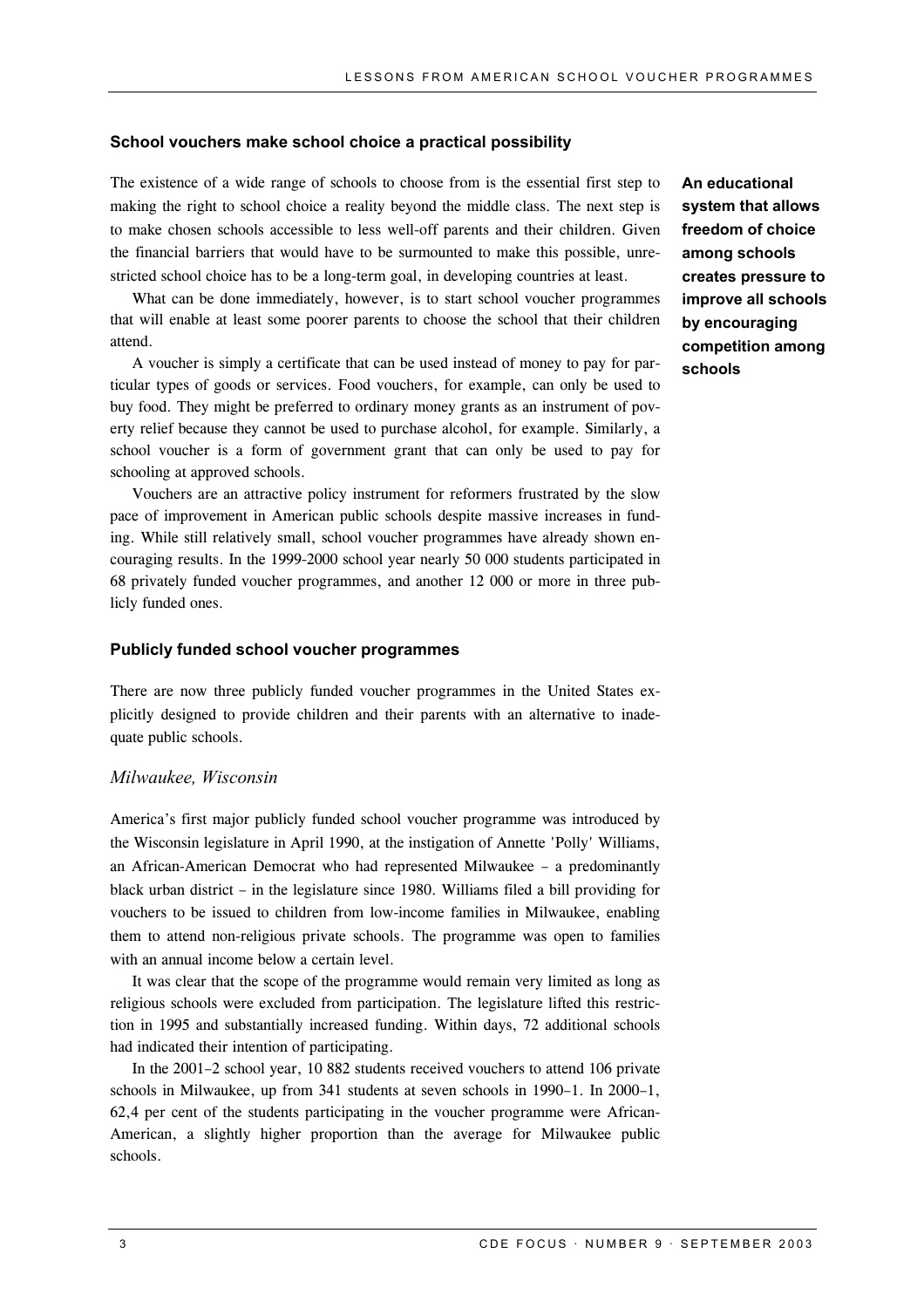The public voucher covers the entire cost of studying at a private school – not the tuition charged to other students, which might be higher or lower – to a maximum of \$5 553. This is significantly less than the \$9 926 average per-student cost at Milwaukee public schools.

Private school teachers tend to earn less than those in public schools and private schools also tend to have less elaborate infrastructures, and fewer administrative staff. The regulatory environment in which private schools operate is also more relaxed, which means they have to deal with fewer and less onerous administrative demands. The Wisconsin voucher law, for instance, does not prescribe detailed requirements beyond non-discrimination and compliance with health and safety standards; instead, it emphases outcomes. In essence, the legislation requires only that parents be given the information they need to compare public and non-public schools so that they can decide whether to participate in the voucher programme or not.

#### *Cleveland, Ohio*

Just as in Milwaukee, the Cleveland programme had a background in the failures of the public school system.

In 1995 the Ohio state legislature enacted a voucher programme for students from low-income families living in Cleveland, a city, like Milwaukee, with a heavily black enrolment in a notably unsuccessful public school system. The United States Supreme Court confirmed the constitutional legality of this programme in June 2002.

Children in grades 0–8 are eligible for publicly funded vouchers enabling them to attend private schools, with priority given to children from low- and moderate-income families. Funding for 2001–2 supports 4 195 students in 50 schools up to a maximum of \$2 250 a year. Special needs students are eligible for additional funding to cover the additional costs associated with teaching them.

An important difference between the Milwaukee and Cleveland programmes is that the money value of vouchers is significantly lower in Cleveland, and has not been increased, as in Milwaukee, to keep pace with public school expenditures. The relative value of the voucher has declined steadily, and in 2000-2 represented only 25 per cent of the per student expenditure of Cleveland public schools. One result has been that, unlike in Milwaukee, non-religious private schools have been reluctant to accept voucher-funded students.

When the Cleveland and Milwaukee experiences are compared, an important lesson emerges: vouchers must be valuable enough to stimulate supply. At the very least, they must be generous enough to encourage schools outside the public system to compete for voucher students. Ideally, they should be worth enough to stimulate the creation of *new* non-public schools. These additional schools expand choice and so encourage public schools to improve their performance by giving parents and pupils a challenging standard of comparison, and by putting public schools at risk of declining student numbers as pupils make use of the voucher option.

#### *Florida*

The Florida state legislature enacted the A+ Opportunity Scholarship Programme (A+OSP) in 1999. This programme offers state-funded scholarships to students at public schools classified as 'failing' for two out of four years by the Florida depart **Ideally, vouchers should be worth enough to stimulate the creation of** *new* **non-public schools**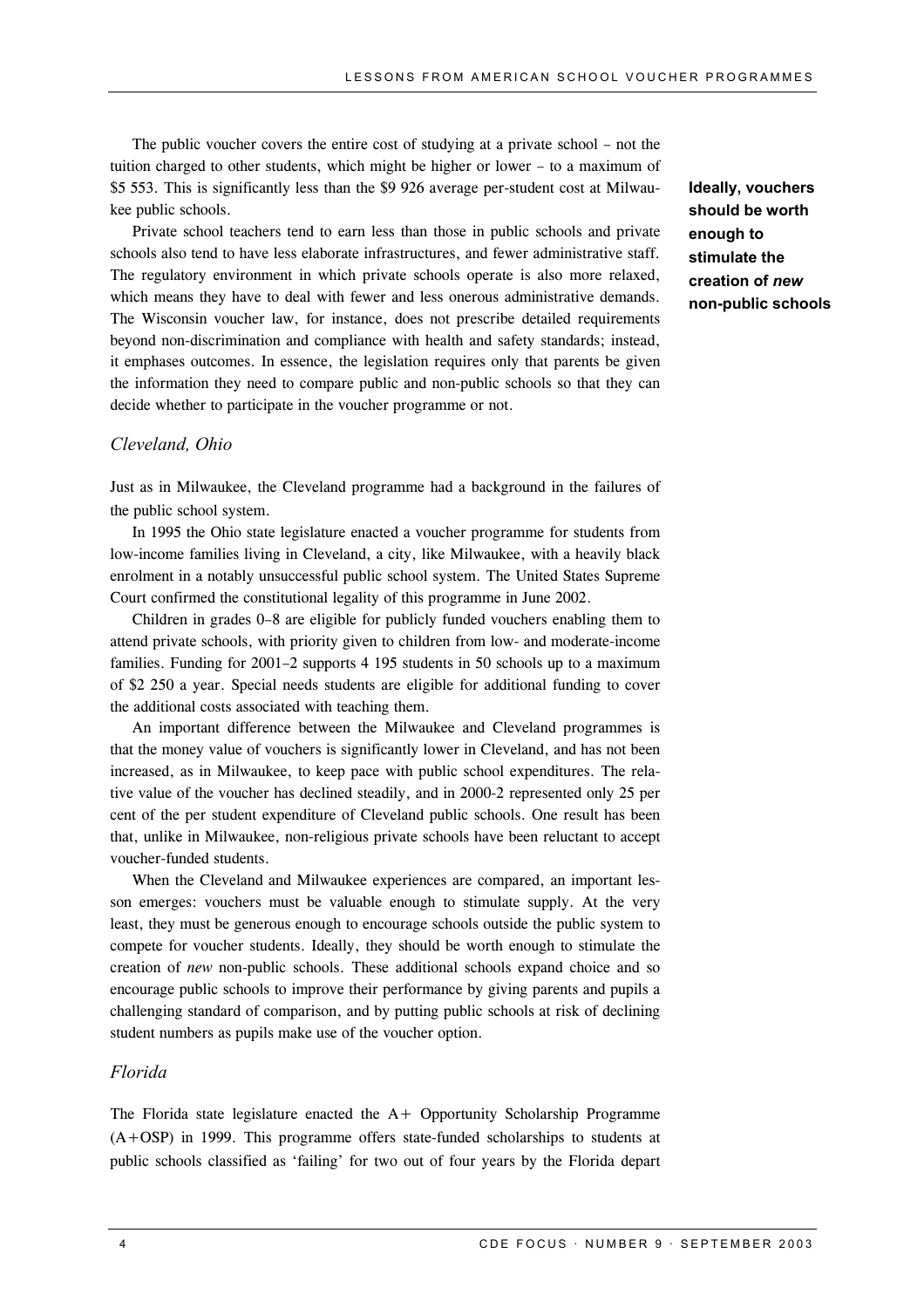ment of education. The scholarship is valid up to the highest grade offered by the failing school, and may be used to enrol in a private school or another public school.

Schools are classified as 'failing' if their students perform poorly in reading, writing, and mathematics in Florida's public exams. In the first year of the programme, two schools received this classification. Parents of 93 students at these schools requested vouchers enabling them to enrol their children at five private schools, and those of 85 students requested vouchers to enable their children to attend different public schools.

Although a mark of success in a voucher programme would ordinarily be a steady increase in the number of students participating, the opposite has occurred in Florida: no new A+OSP scholarships were awarded in 2000–1 or 2001–2, because no Florida school received a second failing grade.

Seventy-eight Florida schools were on the verge of a second 'failing' designation for 2000–1, which would have made tens of thousands of additional students eligible for the programme. Following widespread efforts to avoid that designation, Florida's education commissioner announced after the 1999–2000 school year that the test scores of all 78 schools had improved enough to avoid the 'F' grade.<sup>2</sup>

Florida's experience suggests that even the 'threat' of a voucher programme can improve general educational performance.

#### **Privately funded school voucher programmes**

Private benefactors in the United States have also created voucher programmes enabling children from low-income families to attend non-public schools. In some respects these efforts seem like a continuation of a long-established philanthropic tradition of endowing scholarships. There are, however, two new elements which deserve attention.

First, the private voucher programmes have explicitly opted to introduce, at least in theory, elements of competition among schools and empowerment of parents, because recipients may use vouchers at any one of a number of schools. This differs from private scholarships that are administered by the schools themselves and are awarded to whomever those schools select. In practice, however, the effect of this form of parental choice on the education system as a whole is less than might be expected, since the space available in non-public schools prepared to accept inner-city children is much less than the demand.

The second, and more important, way in which privately funded voucher programmes differ from privately funded scholarships is that those establishing the private voucher programmes have generally done so not only to help individual children but also to have an impact on public policy. This is evident from the strong emphasis on evaluation built into these programmes from the outset. The intention is to demonstrate beyond any doubt that children perform better academically when given a real choice of schools, and so to create pressure for publicly funded vouchers as a response to the catastrophic failures of many urban public school systems.

The origins of the private voucher movement are usually traced to a programme started in 1991 in the mid-western city of Indianapolis by J Patrick Rooney, chairman of the Golden Rule Insurance Company. After the state legislature rejected a proposal for publicly funded vouchers, Rooney established the \$1,2 million Educational

**It is nearly impossible to fire public school teachers even in cases of extreme incompetence or prolonged substance abuse**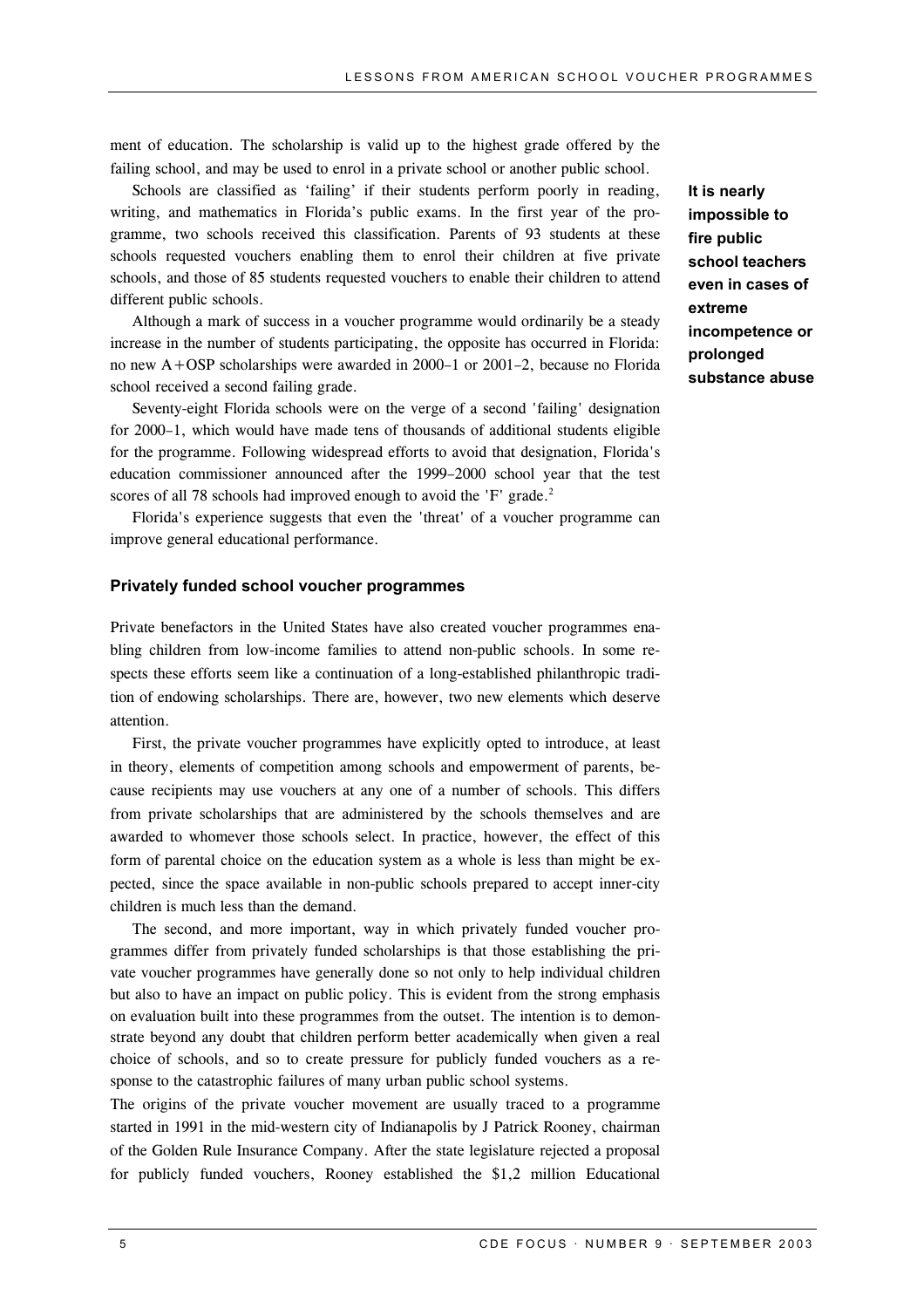CHOICE Charitable Trust. The trust offered to pay half the tuition for up to 500 children so that they could attend schools chosen by their parents. The idea was picked up by the Texas Public Policy Foundation, which organised sponsors to establish the Children's Educational Opportunity Foundation of San Antonio (CEO San Antonio) in April 1992.

In May 1994 the Children's Educational Opportunity Foundation America, or CEO AMERICA, was established, and each year since then affiliated organisations have been established in additional cities; there are now about 80 affiliates listed on **Vouchers are an excellent way of making education monopolies face competition**

#### **Vouchers - a powerful tool for reform**

All children should enjoy the right to a decent education, not least because, without an educated population, a country will not prosper in the  $21<sup>st</sup>$  century.

But this does not mean that education must be provided by a public monopoly, as it often is in the United States. In most American cities, all the schools in a particular area are controlled by a single education bureaucracy working in close cooperation with a powerful teachers' union.

In New York, for example, the United Federation of Teachers (UFT) has dominated the public school system for decades. Its power is so great that half the job openings in all public schools must be filled by UFT members from other schools. The principal does not have the right to interview these teachers. Principals cannot assign teachers to classes on merit if the UFT prefers to assign them on the basis of seniority. Principals cannot ask to see teachers' lesson plans. It is nearly impossible to fire teachers even in cases of extreme incompetence or prolonged substance abuse.

Good teachers are not rewarded, bad teachers are protected, the bureaucracy keeps growing, and the customers (children and their parents) get poor service. In New York in 2002 only about half of the city's public school students finished high school in the usual time. This is hardly surprising, given that 62 per cent of primary school children were not reaching an 'acceptable level' in maths.

There is no single answer to this problem – but providing education vouchers so that at least some poor parents can choose where to send their children to school is a very useful step in the right direction for all parents and children. As a leading expert on voucher programmes explains:

'Empowering the poor with school choice through vouchers helps some children immediately by liberating them from failing public schools. But there is also good reason to believe that the threat of losing its children will force the monopoly public education system to become more responsive to [all] parents and taxpayers… in states where support for a voucher system has been strong, it has been easier for school reformers to make the necessary radical changes.'

In Arizona, for instance, public school districts that were losing pupils to voucherfunded schools have begun to ask parents why they are using vouchers to remove their children, and to try to improve the educational service they provide.

In education – as in so many areas – competition improves quality. And vouch-ers are an excellent way of making education monopolies face competition.<sup>[3](#page-11-2)</sup>

**CDE 2003**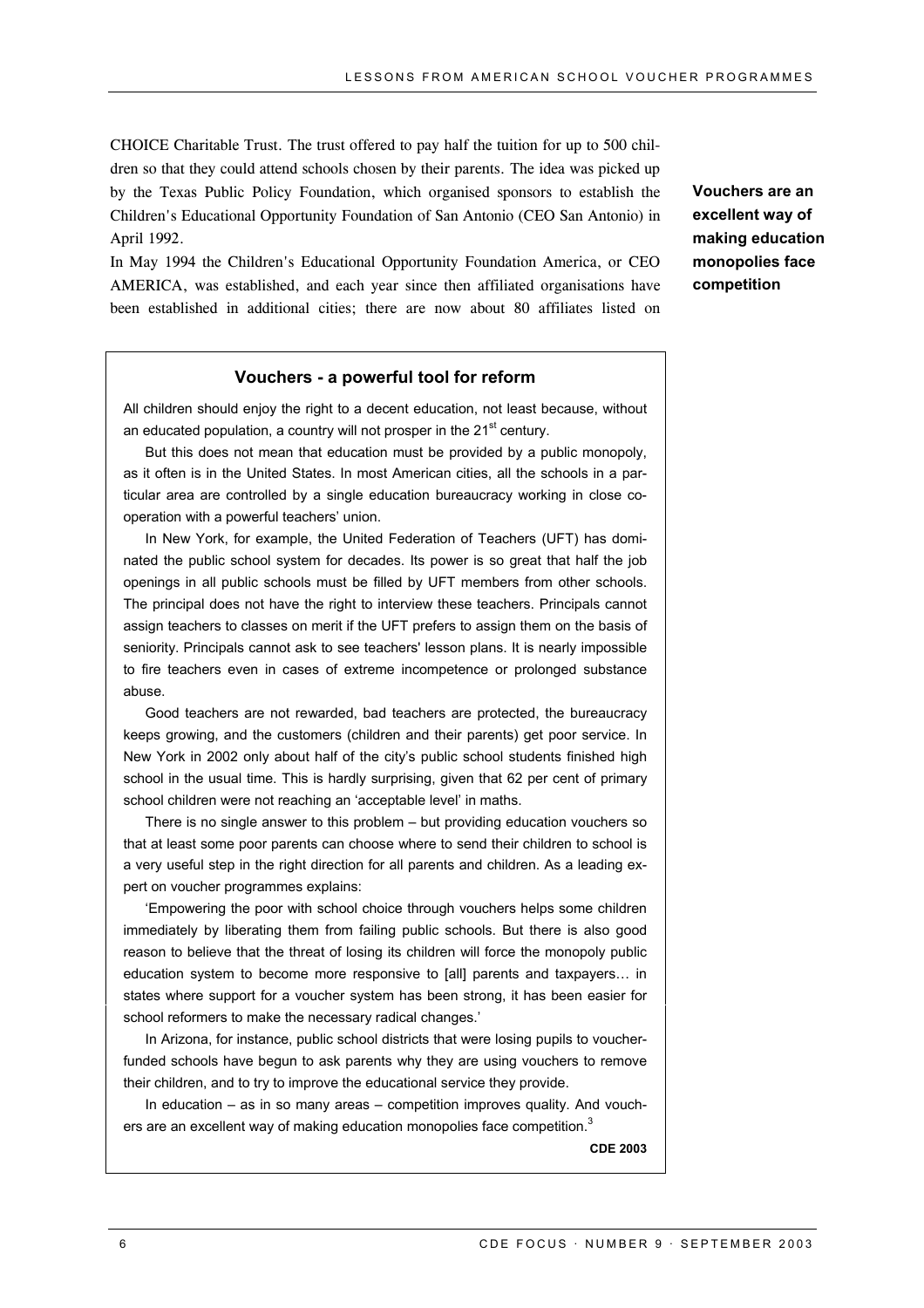its website. While the primary focus is upon supporting individual children, CEO AMERICA makes no secret of its advocacy of increased school choice.

The way in which these privately funded voucher programmes work is best illustrated by example: In Indianapolis, Indiana, parents seeking to participate in this programme fill out an application, which they take to a private school of their choice. The school has complete control over the decision whether or not to admit the applicant. The voucher pays half of the school's fees, up to \$800 per student (as of 1992– 3). Only low-income families are eligible, but they are expected to contribute towards the tuition. 'By requiring participating families to invest in their child's education, the trust hopes to encourage parental involvement.'[4](#page-11-3)

A study in the second year of the programme found that 'participating family income levels are far below income levels for Indianapolis public school families', and that 'the programme attracts a higher than expected percentage of children from households headed by a single parent – more than half'. Students receiving vouchers to transfer to private schools were more likely to be African-American than those who remained in the public schools.

#### **Educational outcomes of voucher programmes**

Rigorous studies, involving the random assignment of vouchers and tracking of control groups that have not received vouchers, are providing high-quality data about the educational benefits of private voucher programmes.

The performance of students receiving private vouchers in the test most widely used for admission to higher education in the United States was 'well above average for the most similar national norm group, all African-American students'.<sup>5</sup> Another review of the early results from three carefully designed voucher experiments found that 'the effects of switching to a private school on African-American students [was] strongly positive. …'[6](#page-11-5)

Although the effect sizes were fairly modest (an average improvement in academic performance over two years of 3 to 6 per cent), the researchers pointed out that they were twice as large as those created by the introduction of 'accountability programmes' involving external testing, and almost the same size as the effect of reducing class sizes – which is, of course, vastly more expensive than introducing a voucher programme.

All the voucher programmes that have been evaluated have given at least modest support to the argument for supporting parent choice, especially for low-income and African-American families.

What's more, the evidence suggests that privately operated schools, perhaps because their students freely choose to attend them and because they are not bound by racially segregated housing patterns, are better able to promote positive race relations and integration than are publicly operated schools.

None of these programmes has produced a miracle. However, the outcomes of school choice programmes must be assessed in their proper context; among other things, it must be recognised that there are many factors that contribute to academic success, and that only some of them depend upon the characteristics of the school itself. School vouchers cannot cancel a long history of racial discrimination, poverty, and intractable social problems. But they can and do help.

**The performance of students receiving private vouchers was 'well above average'**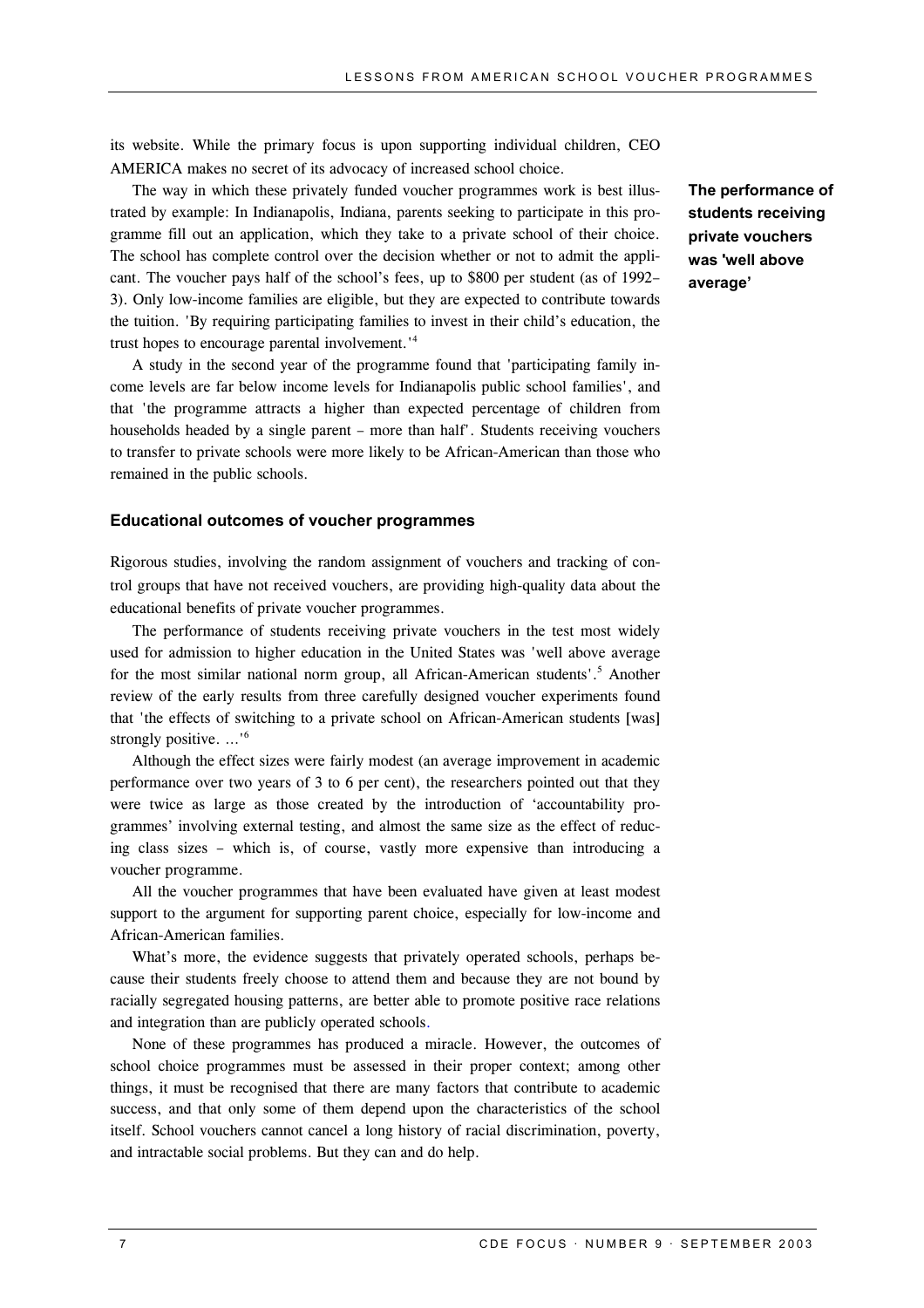#### **Why do voucher programmes work?**

Opponents of school choice and of the vouchers that make this possible often claim that they produce better educational outcomes because voucher schools engage in 'creaming' – that is, they accept only the most academically promising children and expel those who cause any difficulty. On this view, voucher schools only succeed by being parasites on public schools, which have to educate children from all kinds of backgrounds.

The accusation that voucher schools accept only academically promising children is simply false. A high proportion of students taking part in voucher programmes would be considered at risk of academic failure, scoring in the bottom third of their class before they moved to a voucher-funded school.<sup>7</sup> The claim that voucher schools expel 'undesirables' was examined in a detailed study of a private voucher programme in New York, and was also found to be false. In fact, voucher-funded students are less likely than public school students to drop out or be involuntarily discharged: 24 per cent of voucher-funded students quit or are asked to leave school; the comparable figure for public high school students is 33 per cent[.8](#page-11-7)

Lastly, opponents of voucher schools argue that voucher schools succeed because they are more expensive than public schools. This, they say, enables voucher schools to have smaller classes and to employ better-qualified teachers than public schools can. This is also a false claim.

*Voucher schools are cheaper to run than public schools.* Public schools tend to have more elaborate facilities and better-paid teachers with more qualifications (at least on paper) than voucher schools do. Evidence from the private voucher programme in San Antonio, Texas, for instance, shows that the observed superior performance of low-income students attending private schools with vouchers was certainly *not* because of smaller class sizes, higher levels of teacher training, or higher teacher salaries.

# **Why do poor black parents send their children to voucher schools?**

American critics of school vouchers sometimes assert that the mainly poor, mainly black, parents who send their children to voucher-funded schools make this choice for bad or trivial reasons.

Nothing could be further from the truth. Research in St Louis, Indianapolis and San Antonio has found that the predominantly black and poor parents who send their children to voucher schools do so because *they believe that a good education can make a real difference in their children's lives,* and because they value the educational quality, discipline, positive atmosphere, safety, and religious values found in voucher-funded schools.

The *idea* of voucher-funded schools is favoured by a strong majority of poorer and African-American parents even where no voucher school is actually available to them. In 2000, vouchers were supported by 73 per cent of people with family incomes below \$20 000 a year, 75 per cent of black parents, and 71 per cent of His-panic parents in the United States.<sup>[9](#page-11-8)</sup>

**CDE 2003**

**Voucher schools are cheaper to run than public schools**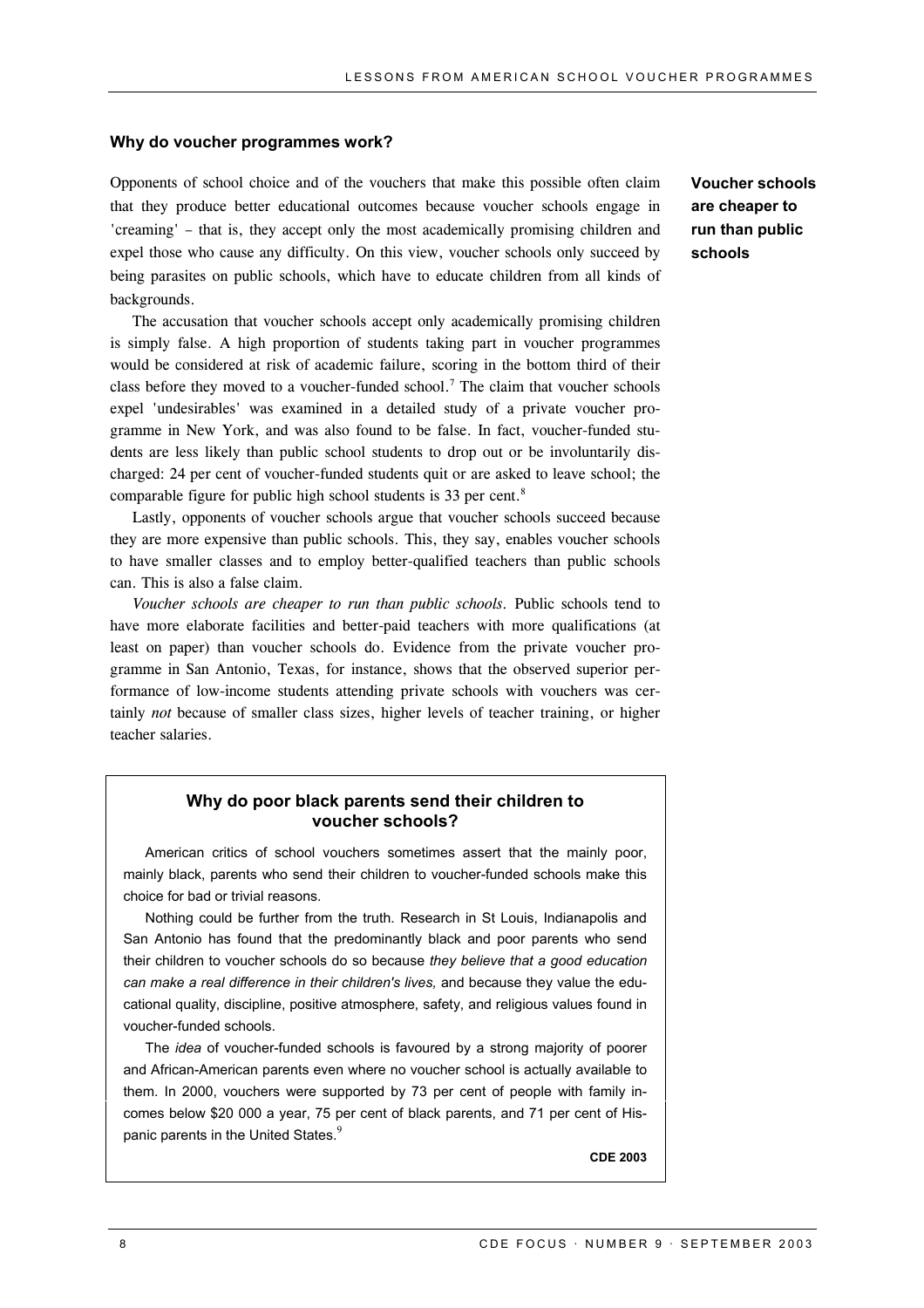If voucher schools do not produce their results by 'cheating', why do they succeed? The following factors seem to be particularly important, and are worth discussing in some detail.

#### • **Parents have to make an effort to apply for voucher schools**

Voucher schools attract parents who make the effort to learn about educational alternatives and to apply for a voucher. Such people – however poor they may be – are far more likely to contribute in other ways to their children's educational success than those who wait passively for their children to enter the nearest public school. Research from St Louis, Missouri, shows that parents who are more involved in their children's choices tend to encourage their children to aim for success at school. By contrast, parents who allow their children to chose 'the nearby and the familiar allblack neighbourhood school,' tend to expect little from education

Of course public policy should be concerned with poor children whose parents are less motivated and involved. It would be perverse, however, to snatch away the rewards of involvement simply because some parents and students do not take advantage of opportunities. Isn't it possible that some of the latter, seeing how their similarly situated neighbours benefit from better schools, will come to change their attitude about what is possible? The active marketing of voucher programmes could also work to increase the number of parents willing to get involved.

#### • **Voucher schools have more autonomy than public schools**

Voucher-funded schools are not as constrained as public schools are by the large and unwieldy education bureaucracies found in America's cities. American research – and common sense – both suggest that the freer schools are from external control, and the less subject to bureaucratic constraints, the more likely they are to be effective organisations. This is because they are able to shape their structures to suit local circumstances rather than having to conform to rigid, centrally imposed requirements.

#### • **Teachers at voucher schools have better morale**

Largely as a result of the autonomy they enjoy, teachers at voucher schools are far more satisfied in their jobs than public school teachers, despite their significantly lower salaries.

The figures are startling: in 1993–4 a National Center for Education Statistics study found that salaries in public schools ranged from \$34 200 to \$54 900, and those in private schools from \$22 000 to \$32 000. But 36 per cent of private school teachers compared to only 11 per cent of public school teachers pronounced themselves 'highly satisfied' with their jobs. An important element of this satisfaction seems to be that voucher school teachers have a greater sense of control over significant aspects of their work. Some 59,2 per cent (versus 34,9 per cent of public school teachers) reported they had a great deal of influence over discipline policies, and 55,7 per cent (versus 34.3 per cent) over curriculae.<sup>10</sup> And, of course, a satisfied teacher is far more likely to be an efficient and inspiring one.

#### • **Voucher schools are organised around shared (usually religious) values**

This is probably the most important reason for the superior performance of voucherfunded schools.

**Teachers at voucher schools are far more satisfied in their jobs than public school teachers**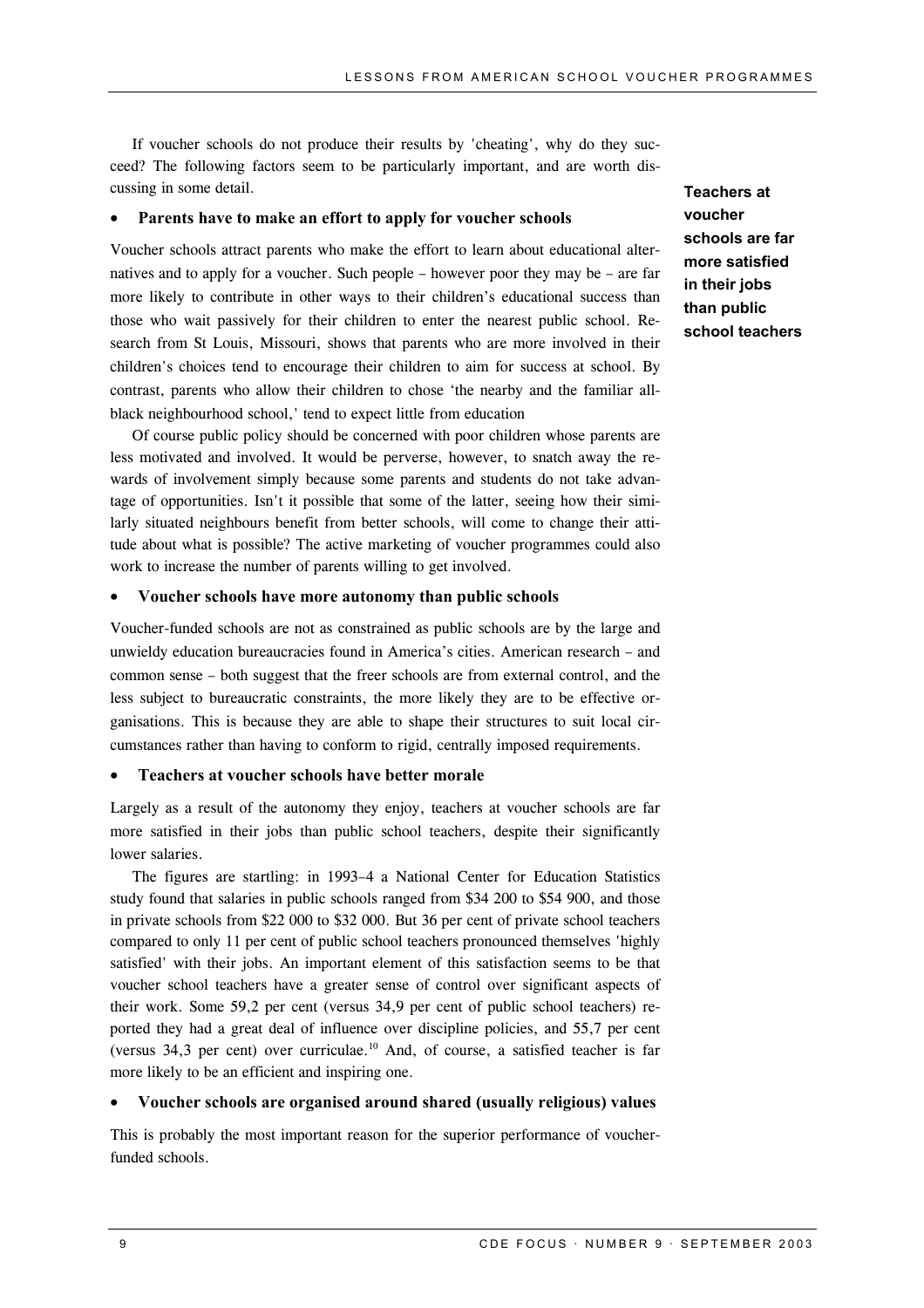Detailed qualitative research on the private voucher programme in New York City reveals above all that voucher schools *live by explicitly stated, shared, social and educational values, usually with a strong religious component*.

These schools are organisations dedicated to motivating and influencing children and to producing graduates who are ready for higher education, productive work, and effective citizenship. By contrast, the public high schools in the neighbourhoods where these students lived were bureaucracies before they were schools, designed to ensure that public funds were properly spent, regulations followed, legislative mandates observed, and the civil service rights of workers respected. Although many teachers and administrators in the public schools cared deeply about students, the institutional environment of public education was routinised, and impersonal. Public schools delivered instructional programmes, but seldom made aggressive efforts to change students' values and motivations – something that the voucher-funded schools considered to be the core of their educational mission.

Voucher-funded schools protect and sustain their distinctive character, both in hiring staff members who accept the school's mission, and by socialising new staff members to their values. Public schools have no grounds, other than training and experience, to choose among applicants, and no well-defined basis on which to influence the attitudes or behaviour of new staff members.

To sum up, voucher programmes work because they provide access to schools that their students can believe in; where they can be taught by teachers who are truly engaged, and where they are more likely to receive a high-quality education.

#### **The voucher movement: A new 'freedom train'**

Opponents of voucher programmes claim that the voucher movement is 'right wing' and elitist. That is not how it is perceived in the African-American community.

 Urban activist and Democratic politician Cory A. Booker, who has been described as the 'Saviour of Newark' (a poor inner-city area) by Time magazine, has called school choice a 'pillar of the urban renaissance'. As he says, 'When you walk into these schools, you can feel the difference. You can sense the energy. You walk into classrooms and can witness the people that live on my block, on Martin Luther King Boulevard, in the projects, succeeding at rates much higher than when they attended public schools.'

Mikel Holt, editor of the *Milwaukee Community Journal*, puts it this way: ' What all of these parents and all of these children have in common is that they are all part of what we call a civil rights movement.

'It's an educational civil rights movement. It's a freedom train that's been travelling around the country….

'We have a Democratic mayor who has fought hard for school choice. We have a Republican governor who has fought hard for school choice. We have Democrats, Republicans, independents. We have Catholics, atheists, Protestants, Methodists….

'The civil rights movement my parents were involved in and I was involved in when I was a lot younger was to guarantee access. It was to get us to the lunch counter. The new civil rights agenda, since we're already at the lunch counter, is to make sure that our children can read the menu.<sup>[11](#page-11-10)</sup>

**CDE 2003**

**Private voucher programmes are generally founded not only to help individual children but also to have an impact on public policy**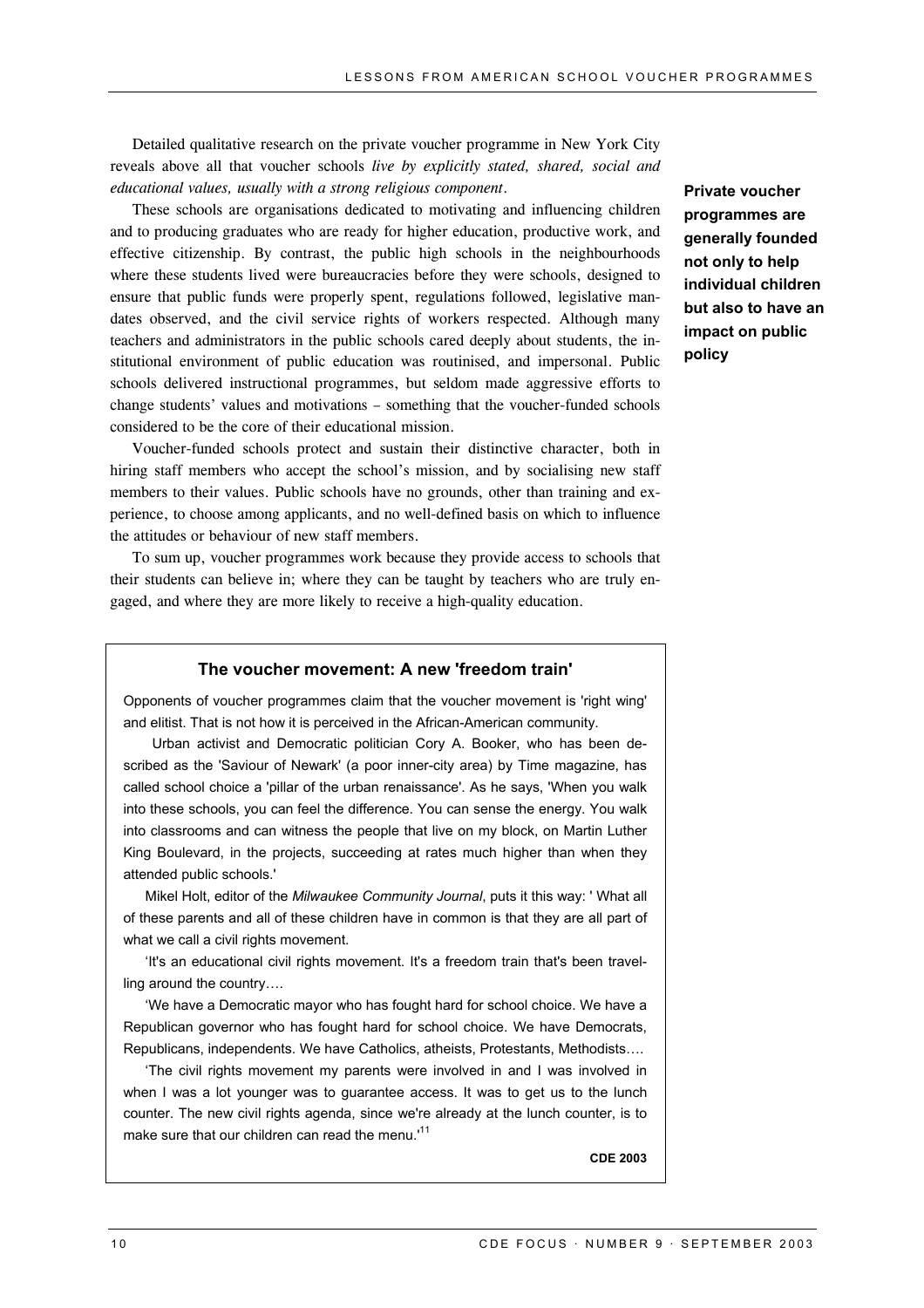#### **The features of successful voucher programmes**

American experience has made it possible to develop a set of principles which successful voucher programmes should follow. These are:

- School voucher programmes require that non-public voucher-funded schools be autonomous. While voucher-funded schools must conform to reasonable curriculum and standards requirements, they must be independent of the public education bureaucracy. If they are not, diversity and teacher commitment are stifled.
- School vouchers must be generous enough to stimulate the 'supply side'. Existing private and religious schools must find voucher students attractive. Ideally, vouchers should be large enough to stimulate the creation of new non-public schools.
- School voucher programmes must make a concerted marketing effort to reach parents who ordinarily do not participate effectively in making decisions about the schooling of their children. After all, voucher programmes are based on the principle that all parents have the right to be 'educationally ambitious.'
- Voucher programmes must ensure that those operating voucher-funded schools have the desire and resources to meet the special needs of poor and educationally handicapped children. Vouchers should be realistically 'weighted' so as to provide more funding for those students who are more expensive to educate than the average.

#### **A voucher experiment for South Africa?**

There are, of course, enormous differences between educational challenges in the United States and those that confront South Africans. But there are also some striking similarities.

In both countries, members of the middle classes – black and white – now choose the best school they can find for their children.

In both countries, many (if not most) poor black children have no choice but to attend low-quality schools.

In both countries, the private sector has a long tradition of generous and enlightened social responsibility spending.

In the United States, companies, charities, and NGOs have found that voucher programmes are effective in improving the education of those who obtain vouchers. And voucher programmes also help to improve the education system overall.

Perhaps it is time for a similar coalition to begin creating school choice – and ultimately, better lives – for poorer South Africans.

**School vouchers cannot cancel a long history of racial discrimination, poverty, and intractable social problems. But they can and do help**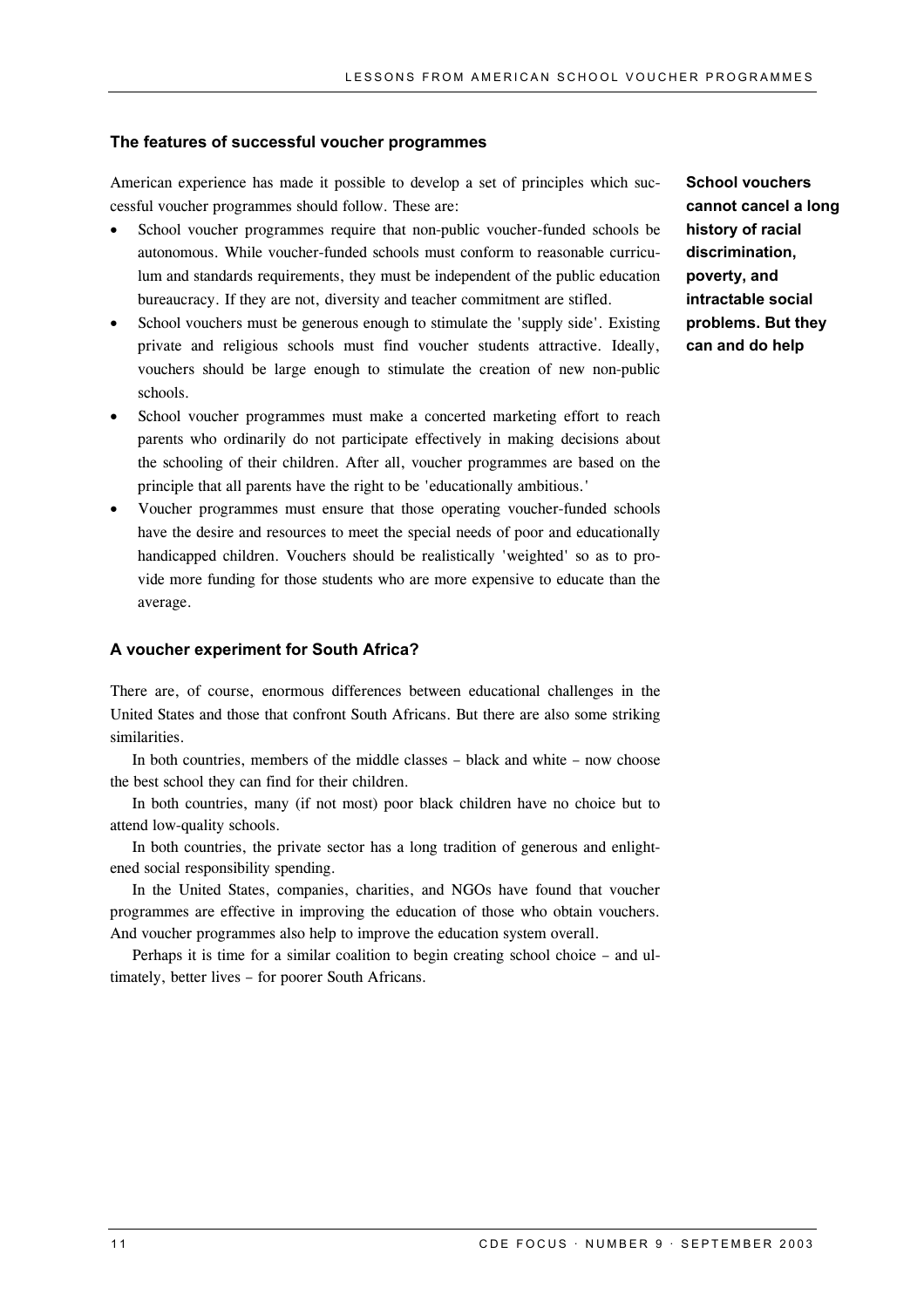#### **Endnotes**

- <span id="page-11-0"></span><sup>1</sup> www.dfee.gov.uk/insidedfee/schools.htm.
- <span id="page-11-1"></span><sup>2</sup> G Clowes, Voucher threat improves Florida public schools, *School Reform News*, 4 (8), August 2000.
- <span id="page-11-2"></span>3 S Stern, Let's seize this chance for school reform, *City Journal, 5*(2), 1995 A Coles, How the mayor should fix the schools, *City Journal*, 12(3), 2000; S Stern, School choice: the last civil rights battle, *City Journal*, 8(1), 1998; L Graham, What is public education?, *City Journal*, 10(4), 2000..
- <span id="page-11-3"></span><sup>4</sup> M Heise et al ,Private vouchers in Indianapolis: the golden rule program, in Try M Moe, *Schools, vouchers, and the American public*, Washington, DC: Brookings Institution, 2000, 102–3.
- <span id="page-11-4"></span><sup>5</sup> P T Hill, Private vouchers in New York City: the student-sponsor partnership program, in T M Moe (ed), *Private vouchers*, Stanford: California: The Hoover Institution Press, 1995, 123.
- <span id="page-11-5"></span><sup>6</sup> PJ Wolf, PE Peterson and MR West, *Results of a school voucher experiment: the case of Washington, DC after two years*, Cambridge: Mass: Harvard University Press, 2001, 145, 152.
- <span id="page-11-6"></span> $7$  JP Greene, The hidden research consensus, 91.
- <span id="page-11-7"></span><sup>8</sup> Hill, Private vouchers in New York City, 129.
- <span id="page-11-8"></span>Greene, The hidden research consensus for school choice, 101.
- <span id="page-11-9"></span><sup>10</sup> S Choy, *Public and private schools: how do they differ?* Washington: National Center for Education Statistics (NCES 97-983), 1997, 10-13, 16.
- <span id="page-11-10"></span>11 C Booker, School Choice and Government Reform: Pillars of an Urban Renaissance, *Civic Bulletin,* 25, February 2001 Manhattan Institute, New York City Conference on school choice, 13.12.2000, www.manhattan-nstitute.org/html/nyc\_school\_choice3.htm

This *CDE Focus* is based on a paper commissioned by CDE from Professor Charles Glenn on American school voucher programmes. Simon Dagut edited it for publication. Copies are available from CDE at R45.

 Centre for Development and Enterprise. The material in this publication may not be copied, stored, transmitted, or reproduced without the permission of the publisher. Short extracts may be quoted, provided the source is fully acknowledged.